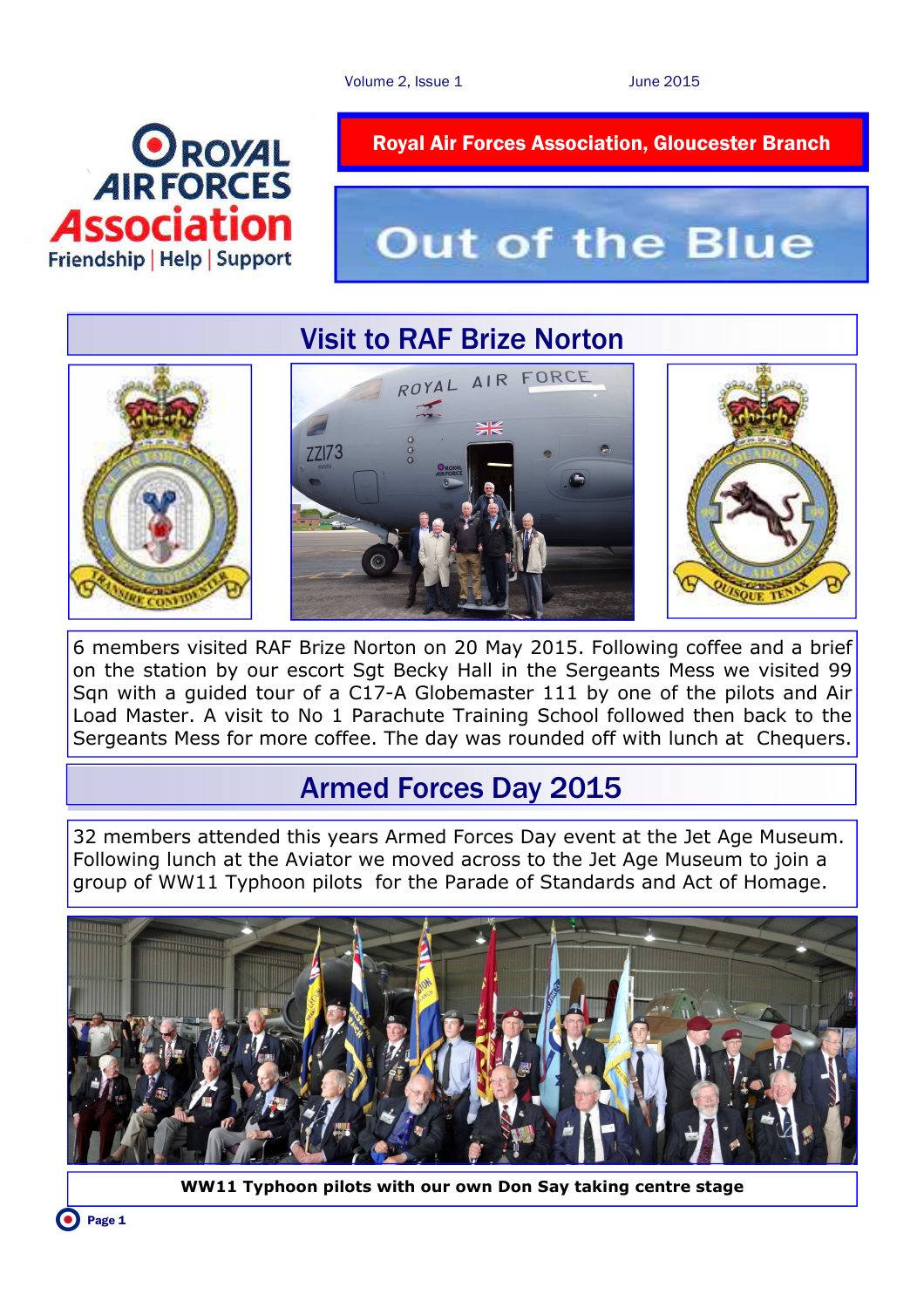

## Gloucester's Part in the "Battle of Britain"

No. 501 (County of Gloucester) Squadron, which was based at RAF Filton near Bristol, flew defensive missions in World War II, and was the only squadron to fight from the "Battle of France" in May 1940 to the end of the "Battle of Britain", without being rested.

501 squadron operated as part initially of the Biggin Hill Wing from Gravesend, and then later in the battle they switched to Kenley which was the Croydon Wing. They fought from there right the way through the "Battle of Britain".

The squadron included several notable pilots of World War 11, including Sergeant Pilot Antoni (Toni) Glowaski VM, CV and 3 bars, DFC, DFM who shot down five German aircraft on 24 August 1940 to become the first of only two pilots to achieve "Ace-in-a-Day status during the "Battle of Britain". Among others who achieved fighter Ace status were Ken Mackenzie, "Ginger" Lacey, Stanishaw Skalski, Robert Daffron and Kenneth Lee. Lacey was one of the highest scoring pilots in the "Battle of Britain". Sqn Ldr Joseph Berry, DFC and 2 bars was the top scoring V-1 flying bomb ace of the squadron having shot down 61 flying bombs. In addition to these unmanned missiles he also shot down three enemy aircraft.

Other Gloucestershire connections to the Battle of Britain were the Hurricanes of 87 Squadron and the Spitfires of 92 Squadron, both of which used the airfield at RAF Bibury for periods during the battle.

# Pre-War Prescott



#### **Pre-War Garden Party and Climb Day, Saturday 18 July 2015.**

This years Pre-War Prescott will be commemorating the 75th Anniversary of the Battle of Britain. There will be plenty to see and do including a collection of historic vintage and pre-war cars in action on the hill and a lunchtime air display by a pre-war Tiger Moth. The event takes place at The Bugatti Owners Club, Prescott Hill, Gotherington, GL52 9RD. Day time tickets are ½ price (£7.50) per car and tickets for the evening event are £15 per person. Contact Ray for tickets.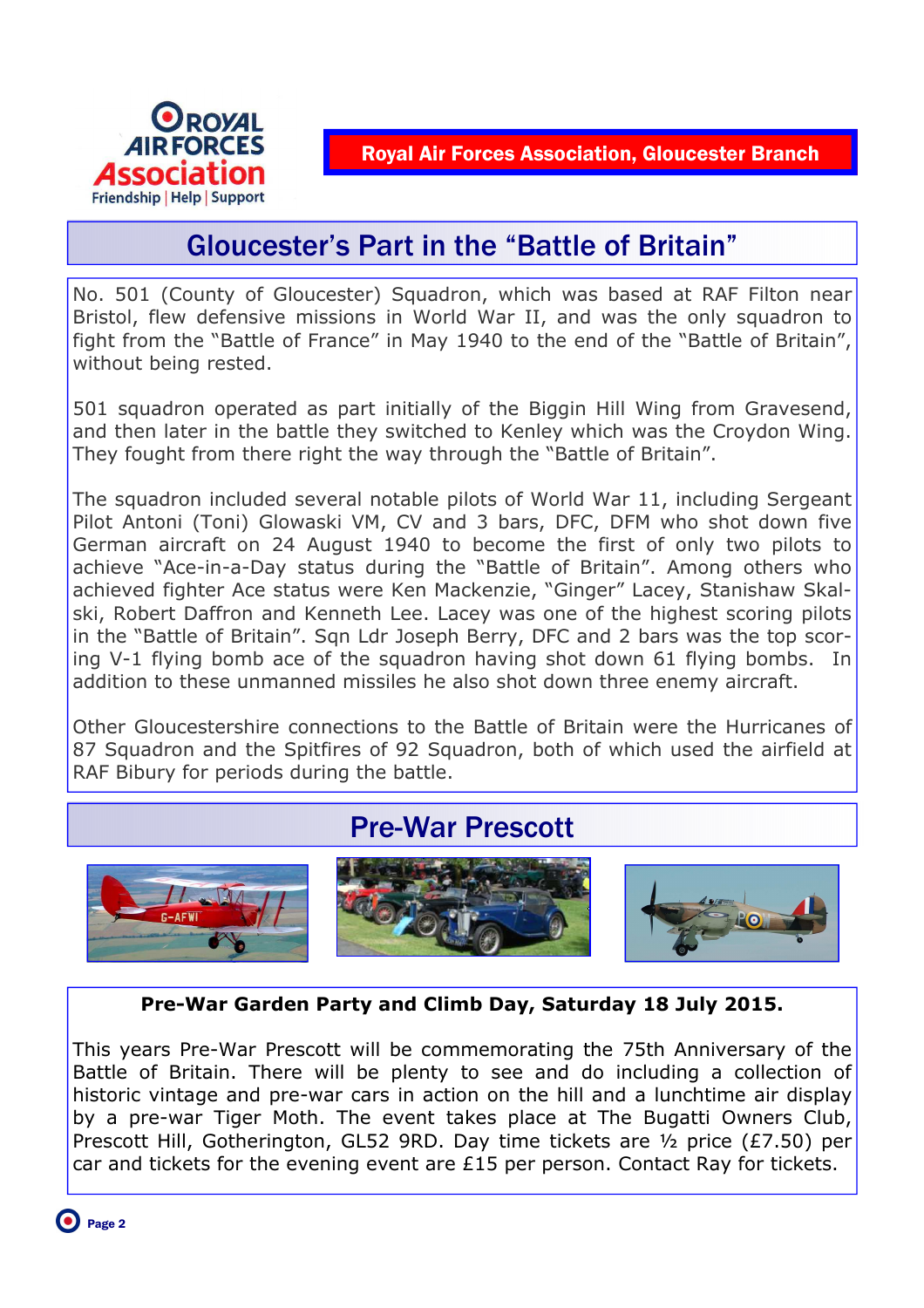

# RAFA Gloucester Welfare

During the year your branch Honorary Welfare Officer made 72 visits to members covering a distance of 1298 miles and made 208 contacts via email and telephone. 3 members enjoyed a Wings Break at Flowerdown.

In addition to the above 2 volunteer members carried out 16 Tea and Chat visits.

Sally Dixon has now joined me as an Assistant Honorary Welfare Officer and Steve Waygood has become the Honorary Welfare Officer for the Forest of Dean and Hereford working independently from the Gloucester Branch.

There is an ever increasing need for volunteers to carry out Tea and Chat visits. Right now there are 5 members overdue visits.

If the branch is to provide this service then more volunteers are required. A couple of hours of your time once a month can really make a difference.

#### 181 (City of Gloucester) Air Training Squadron

Towards the end of 1940, the government realised the value of the cadet force and took control of the Air Defence Cadet Corps. It reorganised and renamed it, and on the 5th February 1941 the Air Training Corps was officially established with King George VI as the Air Commodore-in-Chief.

In 2016 the squadron will be celebrating its 75th anniversary and is hoping to involve past squadron members. If you were a past squadron members and would like to join in the celebrations please get in touch.

Ray Bunnage is a member of the squadron's civilian committee and has a liaison role between the squadron and the RAFA Gloucester branch. It is planned to have an ATC presence at this years Wings Appeal later this year.

On 23 March 2015 Ray made a presentation on RAFA Youth to the squadron. It is hoped that the cadets found the presentation interesting and will take advantage of the many benefits available, especially now that membership is free.

Further details about 181 (City of Gloucester) Air Training Squadron can be found at: http://www.181sqn.co.uk/.